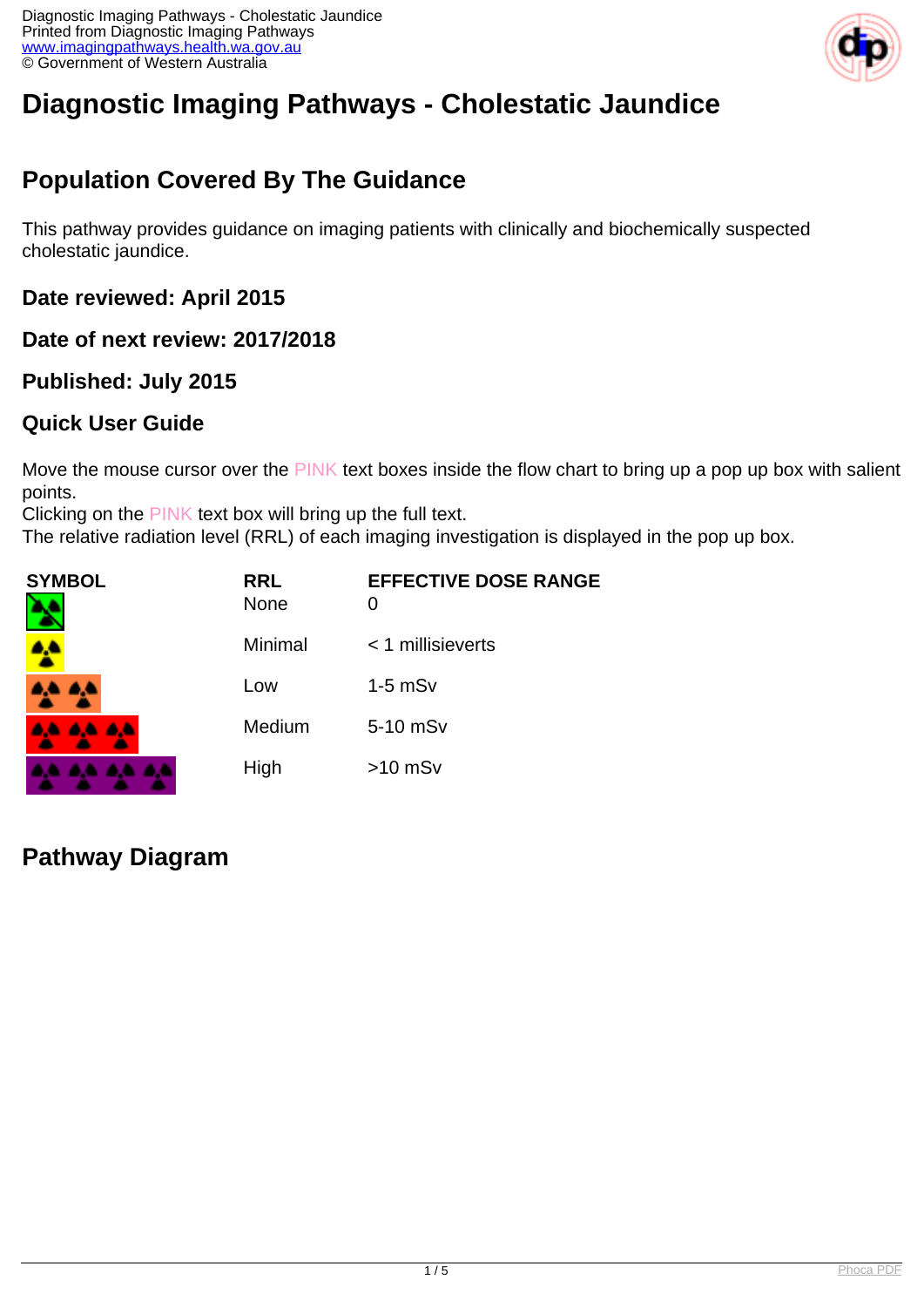#### Diagnostic Imaging Pathways - Cholestatic Jaundice Printed from Diagnostic Imaging Pathways [www.imagingpathways.health.wa.gov.au](http://www.imagingpathways.health.wa.gov.au/) © Government of Western Australia



# **Image Gallery**

Note: These images open in a new page

#### **1a Pancreatic Cancer**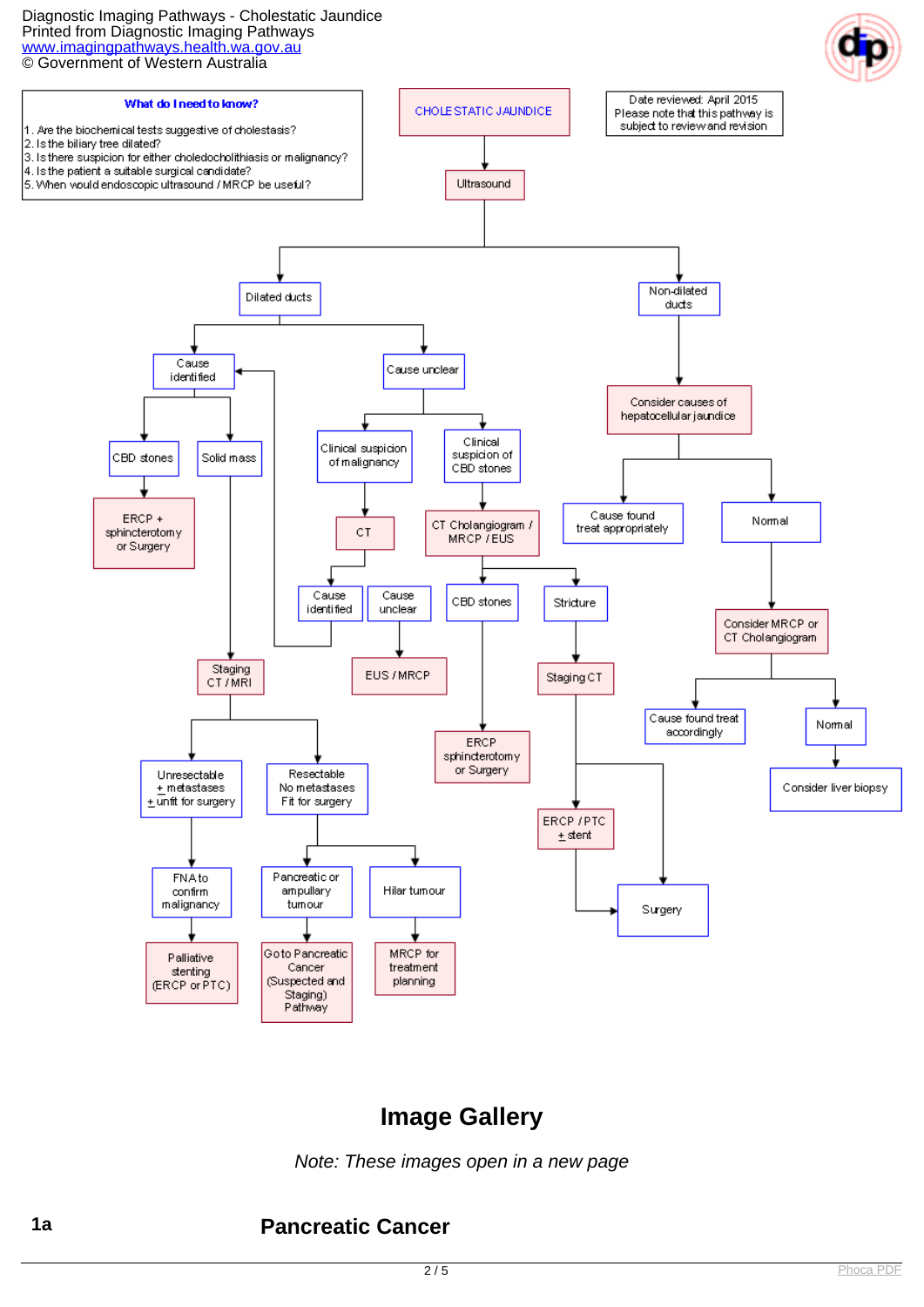Diagnostic Imaging Pathways - Cholestatic Jaundice Printed from Diagnostic Imaging Pathways [www.imagingpathways.health.wa.gov.au](http://www.imagingpathways.health.wa.gov.au/) © Government of Western Australia





Image 1a, 1b, and 1c (Computed Tomography): Dilated common bile duct, pancreatic duct and gallbladder. There is a mass located in the head of pancreas with involvement of the mesenteric vessels.



**1b**

**1c**



#### **2 Pancreatic Cancer**

Image 2 (ERCP): "Double-duct" sign - strictures are seen in the common bile duct (yellow arrow) and pancreatic duct (grey arrow) with dilatation of the pancreatic duct.

**3b**

#### **3a Pancreatic Cancer**

Image 3a (H&E, x2.5) and 3b (H&E, x10): Histological sections of a pancreatic adenocarcinoma showing the typical appearance of irregular malignant glands set in abundant desmoplastic stroma. Note, the residual normal pancreatic parenchyma (blue arrow). Image 3b shows the predisposition of this cancer for perineural invasion.



#### **4 Sclerosing Cholangitis**

Image 4 (CT Cholangiogram): Beading of intrahepatic and extrahepatic bile ducts consistent with sclerosing cholangitis.

# **Teaching Points**

- Ultrasound is the first imaging modality used in the algorithm for the investigation of cholestatic jaundice
- Further imaging depends on whether the bile ducts are dilated
	- o If the bile ducts are dilated and an ultrasound fails to demonstrate a cause, further imaging depends on a provisional clinical diagnosis. Investigations may include CT scan of the abdomen, CT cholangiogram, magnetic resonance cholangiopancreatography (MRCP) and endoscopic ultrasound (EUS)
	- If the bile ducts are not dilated, hepatocellular causes of jaundice should be excluded prior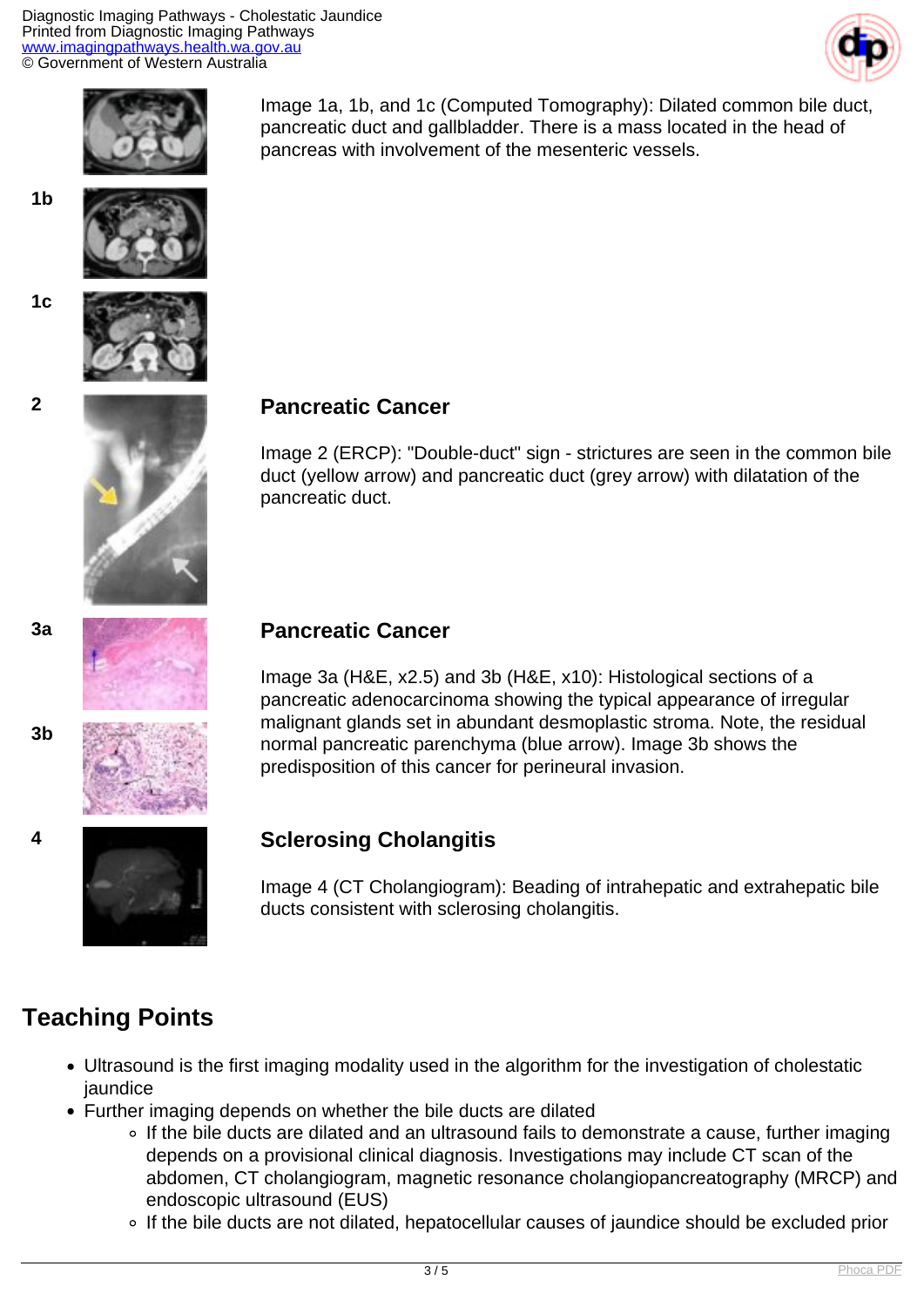

to further imaging

endoscopic retrograde cholangiopancreatography (ERCP) is reserved for therapeutic indications or if there remains ongoing clinical doubt with non-diagnostic imaging studies

## **Cholestatic Jaundice**

- Diagnostic approach for cholestatic jaundice depends on
	- Clinical probability of whether the cause is most likely benign or malignant
	- Whether the patient is a surgical candidate
	- $\circ$  Availability of imaging techniques and the expertise with which they are offered [1](index.php? option=com_content&view=article&id=55&tab=references#1)

# **Computed Tomography (CT)**

- Indications
	- Cause of obstruction uncertain on US and there is high clinical suspicion of malignant obstruction [3](index.php? option=com_content&view=article&id=55&tab=references#3)
	- $\circ$  For staging and surgical planning [15](index.php?option=com_content&view=article&id=55&tab=references#15)
- Compared to US, CT provides a more comprehensive examination that permits evaluation of the liver, biliary tree, pancreas, portal and retroperitoneal lymph nodes, and vascular structures  $8.15$
- For the diagnosis of pancreatic adenocarcinoma, spiral CT has a superior sensitivity of 91-97% compared to conventional CT (86%), MRI (84%) and US (76%), [16](index.php?option=com_content&view=article&id=55&tab=references#16)[,17](index.php?option=com_content&view=article&id=55&tab=references#17) and 76-88% sensitivity and 98% specificity for common bile duct stones [2](index.php? option=com_content&view=article&id=55&tab=references#2)[,18,](index.php?option=com_content&view=article&id=55&tab=references#18)[19](index.php?option=com_content&view=article&id=55&tab=references#19)
- Limitations [2,](index.php?option=com_content&view=article&id=55&tab=references#2)[18](index.php?option=com_content&view=article&id=55&tab=references#18)
	- False negatives due to non-enlarged common bile ducts or small stones
	- False positives due to pancreatic calcifications
	- Distinction of inflammatory and neoplastic masses
- 3D-negative CT cholangiopancreaticography (3D-nCTCP) is a potential substitute for the diagnosis of biliary obstruction when compared to 3D-MRCP [20](index.php?option=com_content&view=article&id=55&tab=references#20)

# **Computed Tomography Cholangiography / Intravenous Cholangiography (CT-IVC)**

- CT-IVC is a non-invasive technique that can be utilised to evaluate biliary anatomy and pathology. [55](index.php? option=com_content&view=article&id=55&tab=references#55) It may be an alternative to MRCP, given cost and resource allocation issues with MRI techniques
- Cohort studies have validated spiral CT-IVC when compared to invasive cholangiographic techniques (ERCP or intra-operative cholangiogram). The sensitivity and specificity in the detection of choledocholithiasis has been reported as 95% and 94-97% respectively [56,](index.php? option=com_content&view=article&id=55&tab=references#56)[57](index.php?option=com_content&view=article&id=55&tab=references#57)
- A limitation of this modality arises in patients with abnormally high bilirubin levels. A level two to three times normal results in lower opacification of the biliary tree, resulting in difficulties detecting abnormal biliary anatomy and pathology [55,](index.php? option=com_content&view=article&id=55&tab=references#55)[56](index.php?option=com_content&view=article&id=55&tab=references#56),[57](index.php?option=com_content&view=article&id=55&tab=references#57)
- Advantages
	- Readily available
	- Non-invasive
	- High inter-observer correlation for pathology noted
- Limitations
	- o Image degradation in patients with high bilirubin